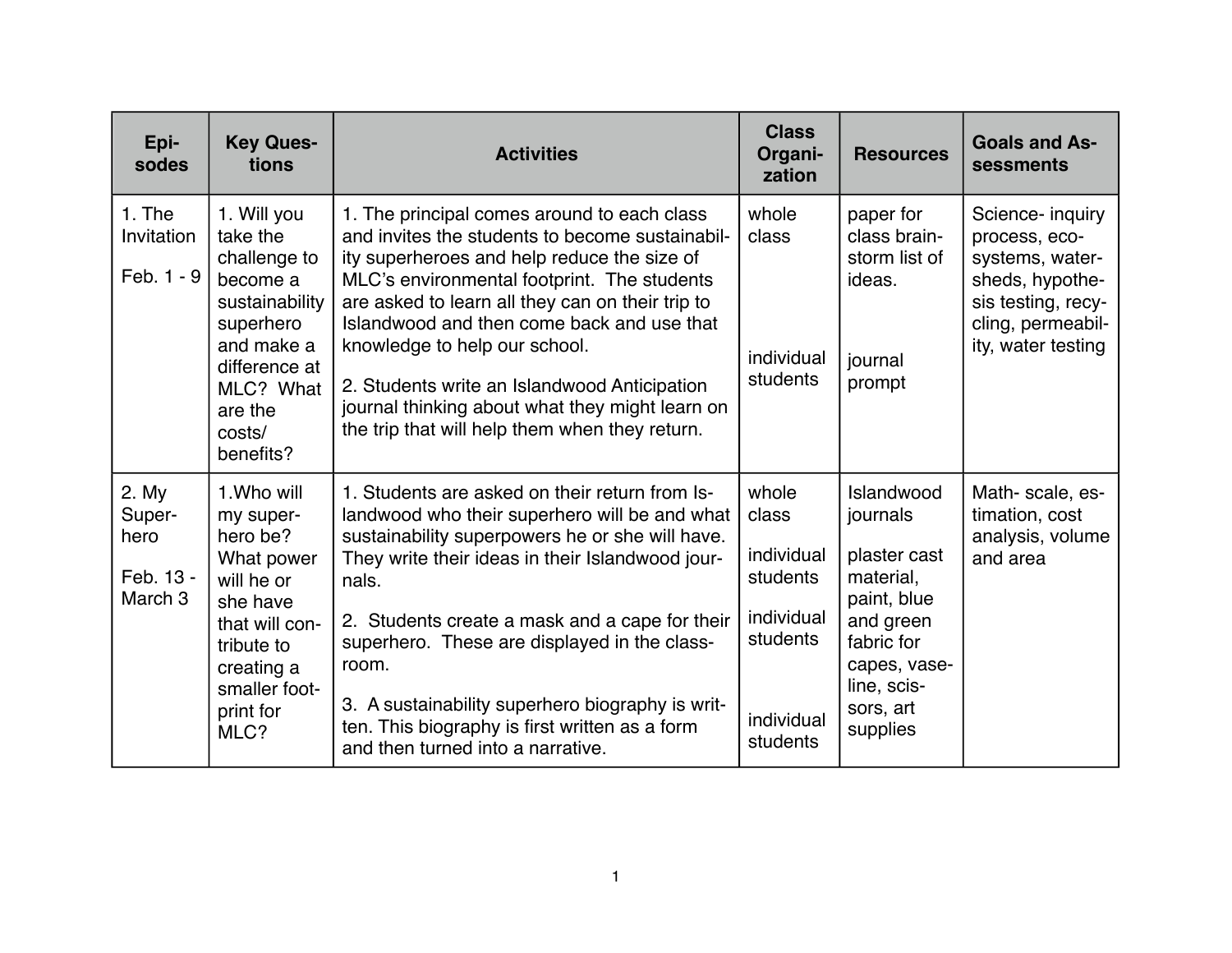| Epi-<br>sodes                              | <b>Key Ques-</b><br>tions                                                                                                 | <b>Activities</b>                                                                                                                                                                                                                                                                                                                                                                                                                                                                                                            | <b>Class</b><br>Organi-<br>zation   | <b>Resources</b>                                                                       | <b>Goals and As-</b><br>sessments                                                                                                                  |
|--------------------------------------------|---------------------------------------------------------------------------------------------------------------------------|------------------------------------------------------------------------------------------------------------------------------------------------------------------------------------------------------------------------------------------------------------------------------------------------------------------------------------------------------------------------------------------------------------------------------------------------------------------------------------------------------------------------------|-------------------------------------|----------------------------------------------------------------------------------------|----------------------------------------------------------------------------------------------------------------------------------------------------|
| 3. The<br>Problem<br>Feb. 27 -<br>March 10 | 1. What are<br>some of the<br>ways that<br>the MLC<br>community<br>has a nega-<br>tive impact<br>on the envi-<br>ronment? | 1. Brainstorm and list.<br>2. Students discuss in groups which of these<br>problems they could work on to help solve.<br>Groups report to the whole class. Emily will<br>provide background to the recycling issue.<br>3. Collect all garbage in each class for one<br>week. Sort, weigh, and categorize. (organic<br>waste is kept separately in a bucket) Possible<br>categories: glass, non-recyclable plastic, recy-<br>clable plastic, organic waste, landfill, not sure.<br>Results are posted outside each classroom. | whole<br>class<br>groups of<br>four | chart paper<br>and pens<br>notepaper<br>for the<br>groups to<br>record their<br>ideas. | Writing- persua-<br>sive writing,<br>analytical writ-<br>ing, imaginative<br>writing, narrative<br>writing, writing<br>for different pur-<br>poses |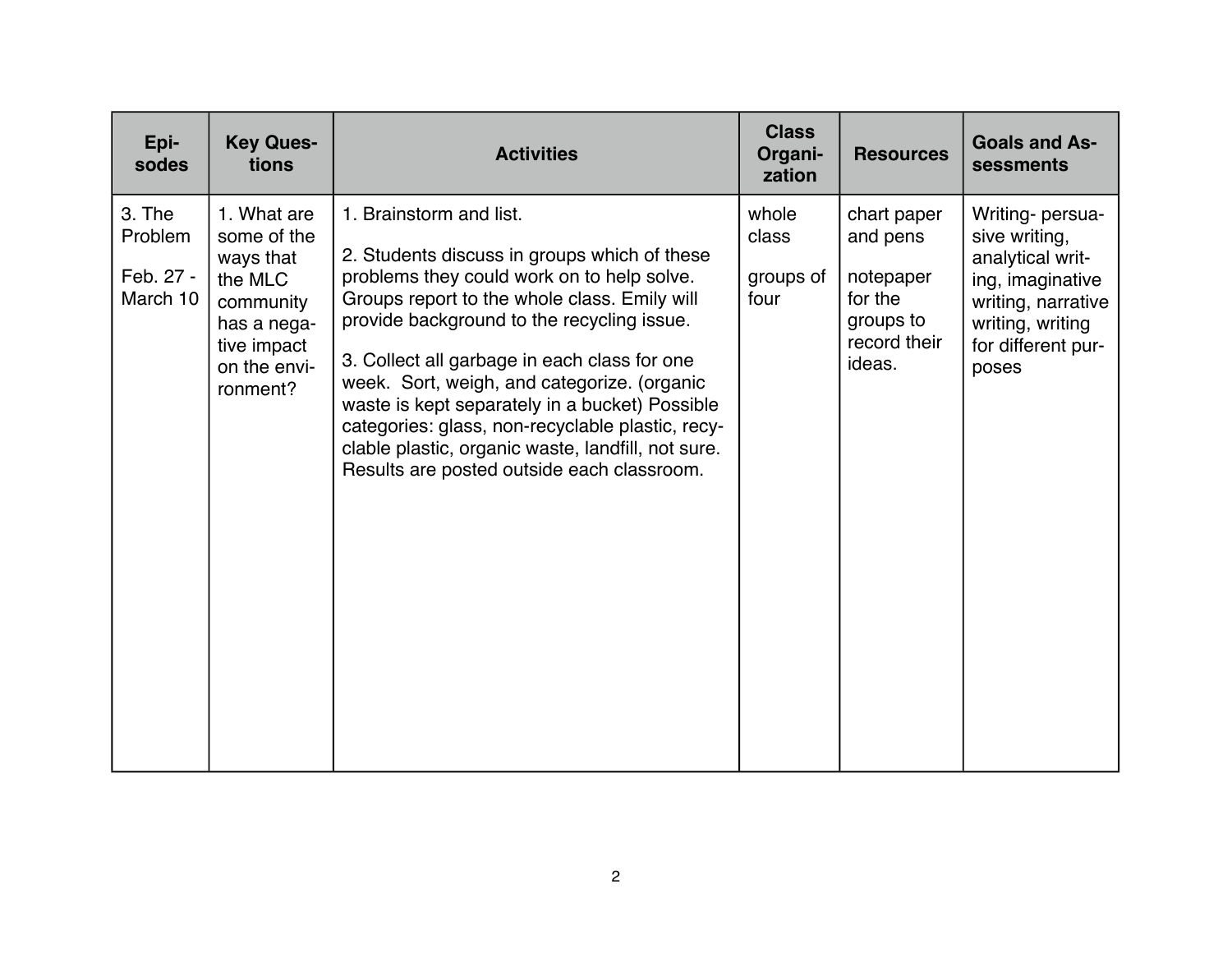| Epi-<br>sodes                     | <b>Key Ques-</b><br>tions                                                                                                                       | <b>Activities</b>                                                                                                                                                                                                                                                                                                                                                                                                                                                                                                                                                                                         | <b>Class</b><br>Organi-<br>zation                                                                             | <b>Resources</b>                             | <b>Goals and As-</b><br>sessments                                                                                                                                                                                           |
|-----------------------------------|-------------------------------------------------------------------------------------------------------------------------------------------------|-----------------------------------------------------------------------------------------------------------------------------------------------------------------------------------------------------------------------------------------------------------------------------------------------------------------------------------------------------------------------------------------------------------------------------------------------------------------------------------------------------------------------------------------------------------------------------------------------------------|---------------------------------------------------------------------------------------------------------------|----------------------------------------------|-----------------------------------------------------------------------------------------------------------------------------------------------------------------------------------------------------------------------------|
| 4. The<br>Projects<br>April 3 - 7 | 1. What pro-<br>jects could<br>our superhe-<br>roes take on<br>that would<br>address<br>some of the<br>problems we<br>see around<br>the school? | 1. The four classes come together in the audi-<br>torium to decide on the two projects that they<br>all want to work on. Kyle will head up the re-<br>cycling project and Shane will head up the<br>runoff project.<br>2. Each superhero writes a journal explaining<br>why he or she is uniquely qualified to work on<br>the project. (recycling or run off reduction on<br>the playground)<br>3. Students are divided into two groups and<br>each group is headed by two teachers. Mar-<br>tha and Jeff will work on the runoff project,<br>while Claire and Ned will work on the recycling<br>project. | whole<br>class of<br>four<br>classes<br>individual<br>four<br>classes in<br>two<br>groups of<br>mixed<br>age. | chart paper<br>and pens<br>journal<br>prompt | Reading-read-<br>ing in the con-<br>tent areas, re-<br>search skills,<br>analyzing, read-<br>ing for meaning<br>Speaking-per-<br>suasive speak-<br>ing skills, pre-<br>paring a speech<br>to communicate<br>and/or persuade |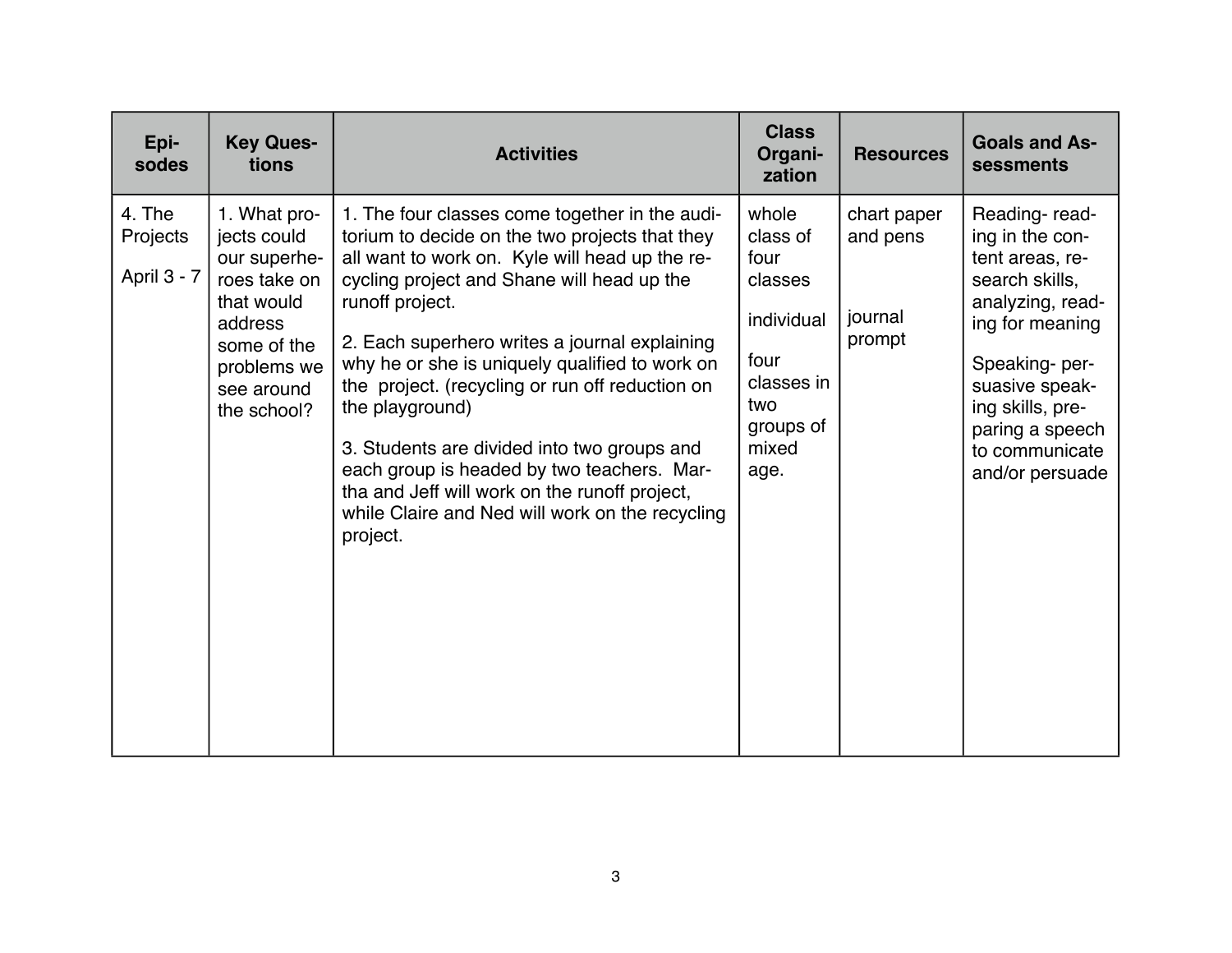| Epi-<br>sodes                                                                                            | <b>Key Ques-</b><br>tions                                                                                                                                                                     | <b>Activities</b>                                                                                                                                                                                                                                                                                                                                                                                                                                                                                                                                                                                                                                           | <b>Class</b><br>Organi-<br>zation                                                                                          | <b>Resources</b>                                                                                                 | <b>Goals and As-</b><br>sessments                                                                                                                                                                                                                                                                                                        |
|----------------------------------------------------------------------------------------------------------|-----------------------------------------------------------------------------------------------------------------------------------------------------------------------------------------------|-------------------------------------------------------------------------------------------------------------------------------------------------------------------------------------------------------------------------------------------------------------------------------------------------------------------------------------------------------------------------------------------------------------------------------------------------------------------------------------------------------------------------------------------------------------------------------------------------------------------------------------------------------------|----------------------------------------------------------------------------------------------------------------------------|------------------------------------------------------------------------------------------------------------------|------------------------------------------------------------------------------------------------------------------------------------------------------------------------------------------------------------------------------------------------------------------------------------------------------------------------------------------|
| 5. The<br>Plan<br>April 10 -<br>14<br>April 17 -<br>21<br>April 24 -<br>28<br>May 1 - 5<br>May 8 -<br>12 | 1. What do<br>we need to<br>do?<br>2. How do<br>we get the<br>resources<br>we need?<br>3. How do<br>we educate<br>the rest of<br>the commu-<br>nity about<br>what we are<br>doing and<br>why? | This episode will be revised by Kyle and<br>Shane.<br>1. There are now two groups working on two<br>different problems. Each group is comprised<br>of students in all four classes. The students<br>meet in their problem groups to develop their<br>plan.<br>2. Students form groups of six to work on<br>plans for their project. The groups must be<br>heterogeneous according to the superpowers<br>of the superheroes in them.<br>3. The plans must include, drawings, lists of<br>materials, possible costs, possible funding<br>sources. Each superhero in the group must<br>make a contribution to the plan according to<br>his or her superpowers. | two<br>groups<br>contain-<br>ing su-<br>perhe-<br>roes from<br>all four<br>classes<br>groups of<br>six<br>groups of<br>six | paper to list<br>group mem-<br>bers<br>graph paper,<br>colored pen-<br>cils, drawing<br>paper and<br>lined paper | <b>Social Studies-</b><br>community in-<br>volvement, poli-<br>tics and the en-<br>vironment,<br>neighborhood<br>issues<br>Geography-land<br>forms, topog-<br>raphical maps,<br>scale, contour<br>lines, geo-<br>graphical forma-<br>tions<br>Technology-use<br>of computer for<br>research and for<br>presentation and<br>communication |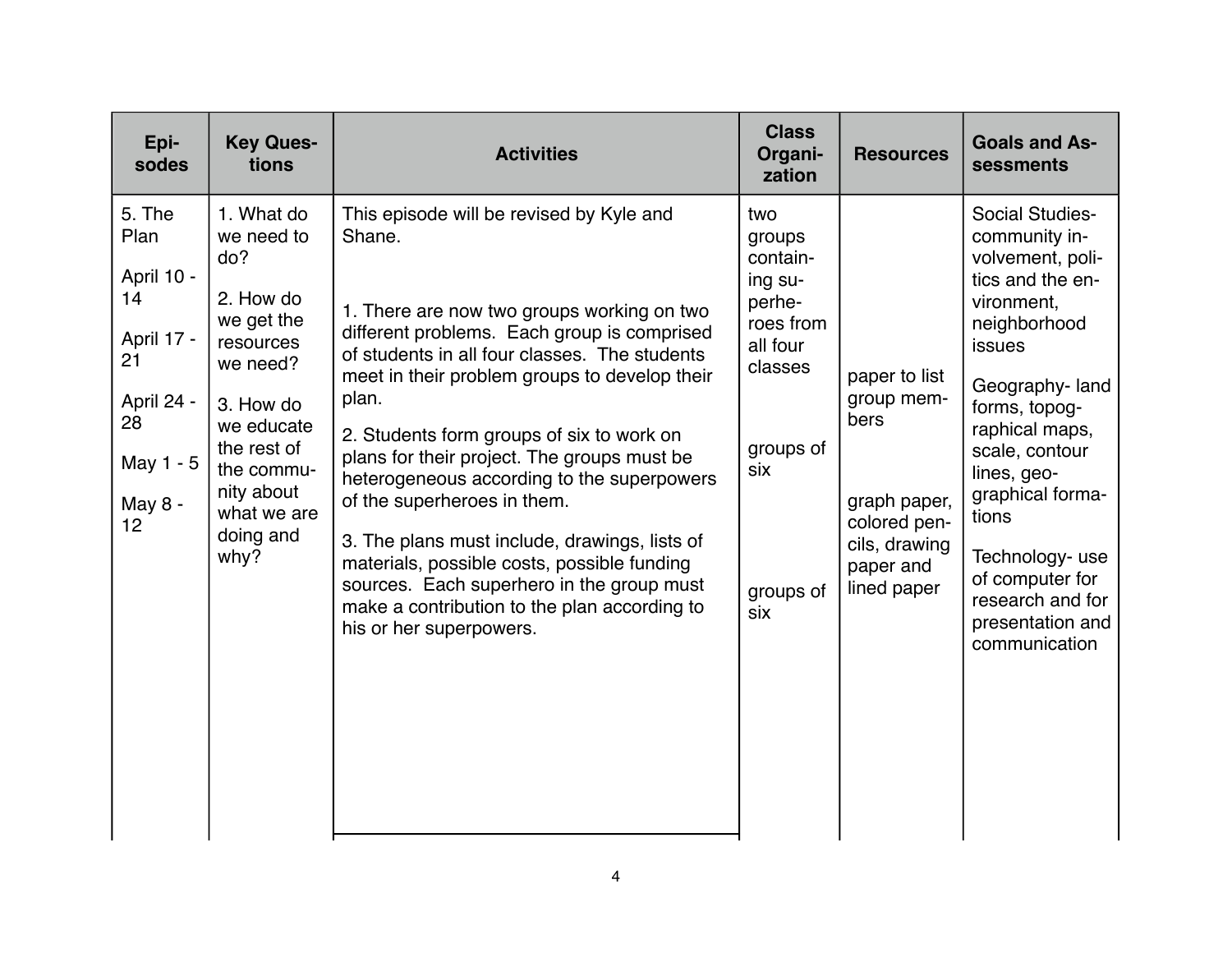| Epi-<br>sodes                      | <b>Key Ques-</b><br>tions | <b>Activities</b>                                                                                                                                                                                                                                                                                                                                                                                                                                                                                                                                                                                                                                                                  | <b>Class</b><br>Organi-<br>zation    | <b>Resources</b>                                                  | <b>Goals and As-</b><br>sessments |
|------------------------------------|---------------------------|------------------------------------------------------------------------------------------------------------------------------------------------------------------------------------------------------------------------------------------------------------------------------------------------------------------------------------------------------------------------------------------------------------------------------------------------------------------------------------------------------------------------------------------------------------------------------------------------------------------------------------------------------------------------------------|--------------------------------------|-------------------------------------------------------------------|-----------------------------------|
| 5. The<br>Plan<br>(contin-<br>ued) |                           | 4. Groups present their ideas to the whole<br>problem group. From these ideas a single ac-<br>tion plan is created. This action plan is specific<br>and detailed. Each step of the action plan lists<br>a group who is responsible for carrying it out.<br>Ideas: layout, getting materials, writing grants,<br>construction, purchasing supplies, calling vol-<br>unteers or experts, communications with the<br>MLC community, research, etc.<br>5. Students work in groups to carry out the<br>plans. Megan and Judy are used as experts to<br>assist in the projects. People from the city<br>CSO project and people from the green<br>schools office are called in as needed. | groups of<br>six<br>groups of<br>six | computers,<br>books, ex-<br>perts, mate-<br>rials for<br>building |                                   |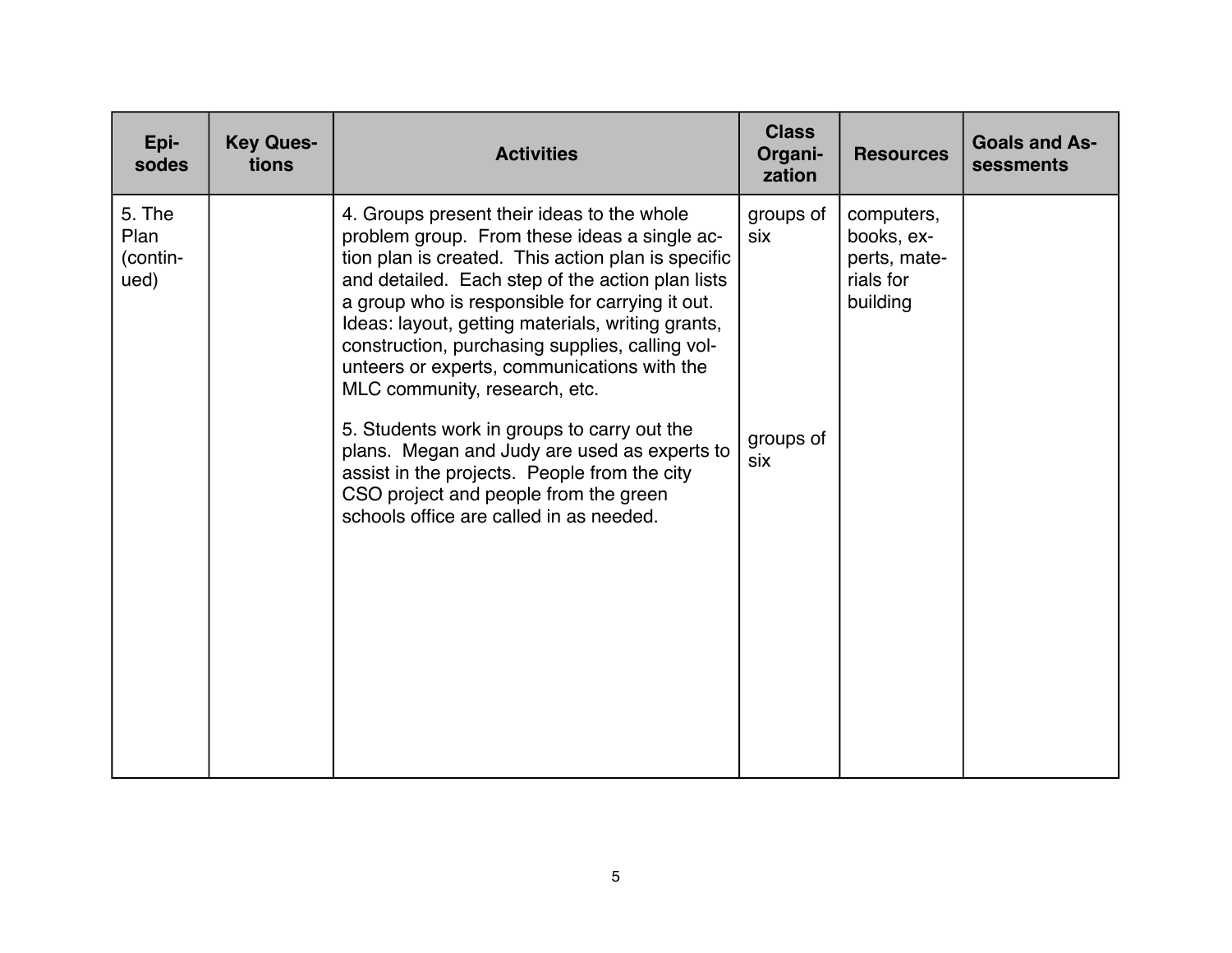| Epi-<br><b>Key Ques-</b><br>sodes<br>tions                                                                                                                                                                                                                                                                                                                                            | <b>Activities</b>                                                                                                                                                                                                                                                                                                                                                                                                                                                                                                                                                                          | <b>Class</b><br>Organi-<br>zation                                        | <b>Resources</b>                                       | <b>Goals and As-</b><br>sessments |
|---------------------------------------------------------------------------------------------------------------------------------------------------------------------------------------------------------------------------------------------------------------------------------------------------------------------------------------------------------------------------------------|--------------------------------------------------------------------------------------------------------------------------------------------------------------------------------------------------------------------------------------------------------------------------------------------------------------------------------------------------------------------------------------------------------------------------------------------------------------------------------------------------------------------------------------------------------------------------------------------|--------------------------------------------------------------------------|--------------------------------------------------------|-----------------------------------|
| 6. The<br>1. How can<br>Celebra-<br>we share the<br>work of our<br>tion<br>sustainability<br>May 15-<br>superheroes<br>19<br>with the rest<br>of the MLC<br>May 22 -<br>community?<br>26<br>2. How can<br>we encour-<br>age others<br>Celebra-<br>to join us in<br>tion will<br>creating a<br>be on<br>smaller foot-<br>Thurs-<br>print for<br>day, May<br>MLC?<br>25 at<br>4:00 p.m. | 1. Brainstorm and list. Students share ideas<br>for a celebration to educate the community<br>about what we have done with our two pro-<br>jects.<br>2. A celebration is planned, invitations sent out,<br>parents and community are invited. Part of the<br>celebration will probably involve an all school<br>gathering in order to share with the MLC stu-<br>dent body.<br>3. Students work on different aspects of the<br>celebration in new groups.<br>4. The celebration involves a presentation in<br>the auditorium and a tour of the classrooms as<br>well as the project sites. | all four<br>classes<br>groups of<br>six<br>groups<br>all four<br>classes | invitations,<br>slide show,<br>music,<br>scripts, etc. |                                   |